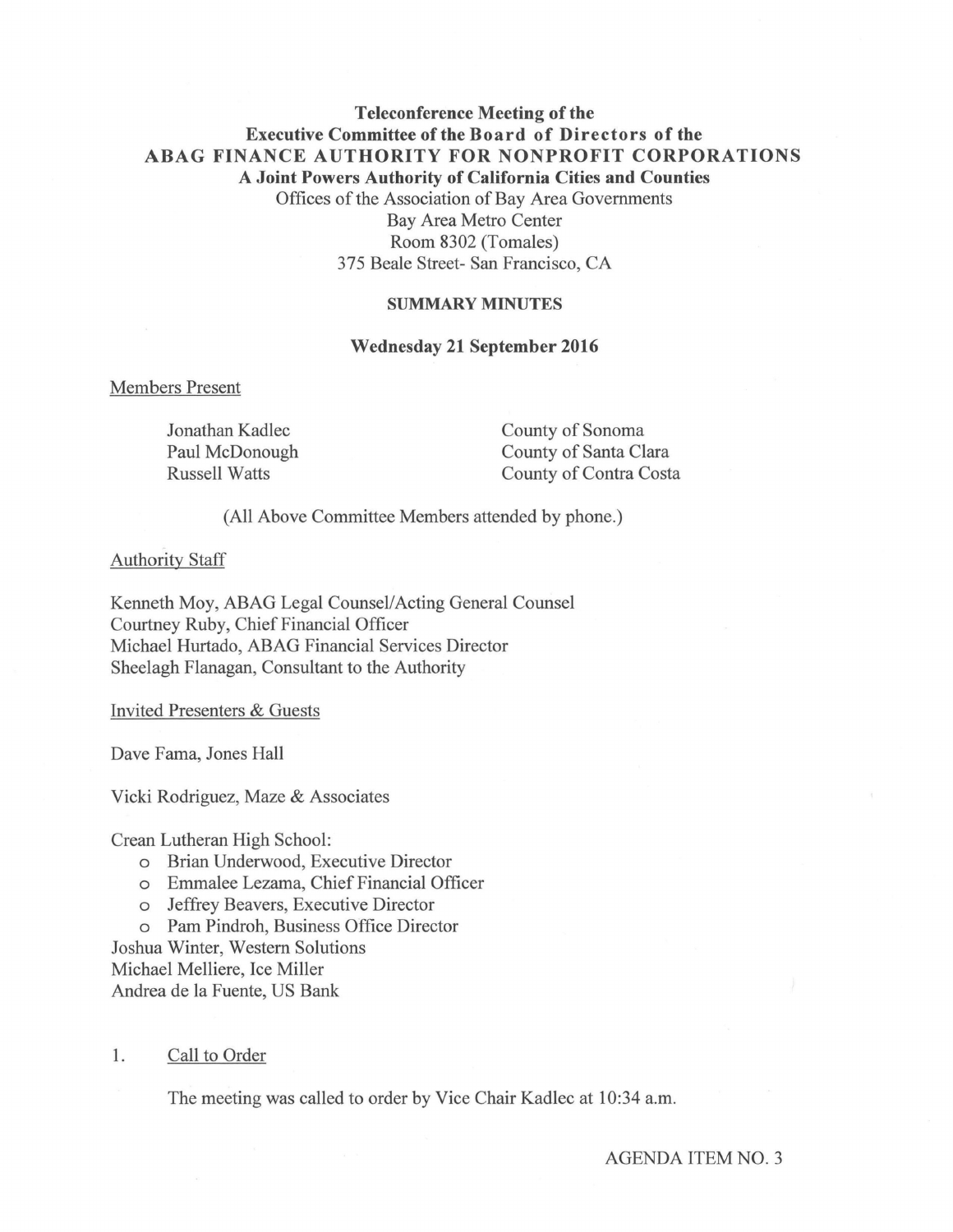ABAG Finance Authority for Nonprofit Corporations 21 September 2016 Executive Committee Meeting Minutes Page 2

2. Public Comment

None.

3. Executive Committee Minutes

The Minutes of the Authority Executive Committee Meetings of July 6, 2016 were approved. /M/ Watts /S/ McDonough / roll call  $-$  Kadlec, McDonough and Watts ayes/ 0 nay.

4. Consideration of **Resolution 16-06** authorizing up to Forty Three Million Dollars in connection with the issuance of Lutheran High South - Orange County, Inc. dba Crean Lutheran High School, Series 2016 Revenue Bonds.

Brian Underwood, Executive Director of Crean Lutheran High School, described the mission of the school and the projects to be financed using the new money component of the authorization. Dave Fama of Jones Hall described the indemnification language in the legal documents provided by Ice Miller, responding to Kadlec's question. /M/ Kadlec /S/ McDonough to approve Resolution 16-06. Motion passed on a roll call - Kadlec, McDonough and Watts ayes/ 0 nay

- 5. The Committee received reports from Courtney Ruby regarding an update on investments (quarterly report).
- 6. The Committee received reports from Courtney Ruby regarding an update to FAN's internal controls.
- 7. The Committee was presented by Vicki Rodriguez of Maze & Associates regarding auditing procedures for FAN for 2017.
- 8. The Committee was asked by Michael Hurtado if the meetings protocol should continue as it has in the past. The Committee agreed that it should. Meetings would be set up for the entire year and cancelled as needed.

# 9. Other Business

None